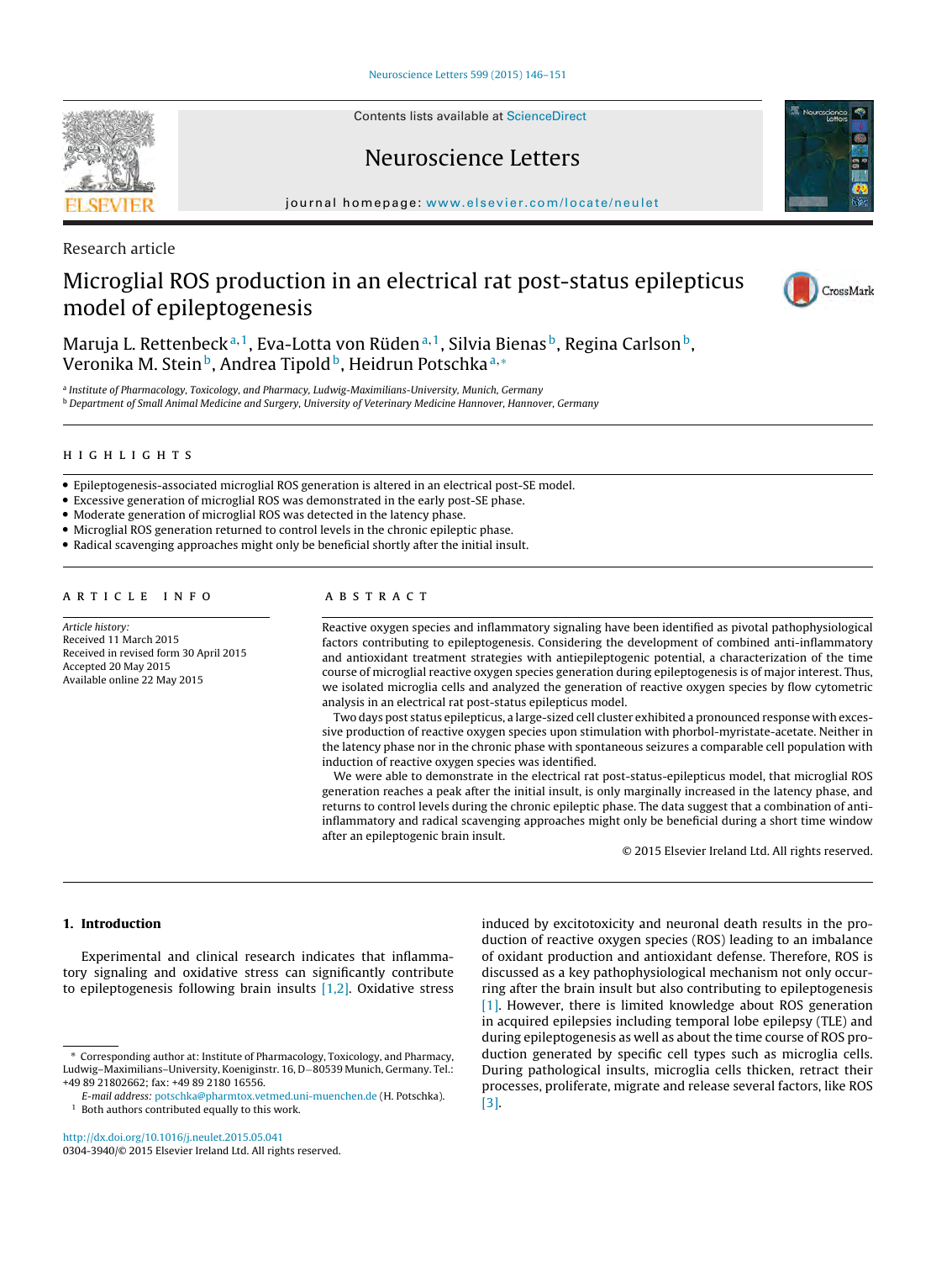Anti-inflammatory and antioxidant strategies are intensely evaluated in rodent models of epilepsy  $[4,5]$ . Therefore, the identification of the time course of microglial ROS generation is critical for the development of rational pharmacological intervention strategies targeting oxidative stress and inflammation.

Seizure-associated stimulation of free radicals has been reported in some animal models following exposure to chemoconvulsants like kainic acid [\[5–9\]. C](#page-4-0)onsidering that it is impossible to distinguish between direct effects of the chemoconvulsant and epileptogenesis-associated alterations in chemical epilepsy models, available data are difficult to interpret. Thus, we decided to perform a thorough functional analysis of the course of microglial ROS generation in an electrical rat post-status epilepticus (SE) model with stimulation of the basolateral amygdala to exclude this bias.

Functional analysis of microglial ROS production is possible based on exposure of freshly isolated cells to chemical stimuli and assessment of the response. For instance, the generation of ROS can be evaluated in response to phorbol-myristate-acetate (PMA) stimulation  $[10,11]$  followed by flow cytometric analysis. Based on the fact, that the time course of microglial responsiveness and ROS generation is of particular relevance for the identification of time windows for intervention strategies, we have isolated microglia cells and applied a flow cytometric analysis to elucidate the course of epileptogenesis-associated ROS alterations in an electrical rat post-SE model with development of spontaneous recurrent seizures (SRS). The results of our study may render a basis for future assessment of antiepileptogenic approaches targeting inflammation along with oxidative stress.

#### **2. Material and methods**

#### 2.1. Animals and animal model

Female Sprague Dawley rats were purchased at a bodyweight of 200–224 g (Harlan, Udine, Italy). The experiments were performed in compliance with the European Union directive 2010/63/EU for animal experiments and with the German Animal Welfare act. Experiments were approved by the Government of Upper Bavaria and Lower Saxony (license number 55.2-1-54-2532-173-11). All efforts were made to decrease pain or discomfort of the animals used in the experiment.

[Fig. 1A](#page-2-0) gives a schematic timeline of the study design. A depth electrode was implanted into the right basolateral amygdala (stereotactic coordinates in millimeters relative to Bregma: ap −2.2, ll + 4.7, dv −8.5) of female Sprague Dawley rats (n = 164) as described earlier [\[12\]. A](#page-5-0) self-sustained SE was induced ( $n = 78$ ) by electrical stimulation as described previously [\[13\].](#page-5-0) Animals were grouped as follows: (1) two days post SE, (2) ten days post SE (group 1. and group 2.: only rats, which developed a type III self-sustained status epilepticus (four hours of continuous generalized seizure activity)) and (3) twelve weeks post SE (only rats with SRS). The rats from the chronic phase underwent a three week video- and EEGmonitoring as described elsewhere (24 h/7 days per week) [\[13,14\].](#page-5-0) Animals were deeply anesthetized with pentobarbital (500 mg/kg, i.p.; Narkodorm®, cp-Pharma, Burgdorf, Germany) and perfused transcardially with ice cold electrolyte solution (Sterofundin®, Braun, Melsungen, Germany) two days ( = acute phase), ten days ( = latency phase), and twelve weeks ( = chronic phase) following SE.

#### 2.2. Isolation of microglial cells

After perfusion microglial cells were isolated by density gradient centrifugation (see [Fig. 1\)](#page-2-0) and  $ex$ -vivo studies were performed as described by Stein et al.[\[11\]. C](#page-5-0)ells were collected from the interface between the density layers of 1.066 g/ml and 1.077 g/ml (Percoll; GE Healthcare, Freiburg, Germany). Absolute number of cells and cell viability were determined directly afterwards by trypan blue staining (Sigma–Aldrich GmbH, Steinheim, Germany).

Pilot experiments revealed that it is necessary to pool three brains from control or SE animals to gain sufficient cell numbers for subsequent microglia analysis. Limitations in the cell yield per preparation result from the age of the animals in the chronic epilepsy model.

### 2.3. Immunophenotyping

Microglial cells were identified based on their expression profile of CD18<sup>+</sup>, CD11b<sup>+</sup> and CD45<sup>low</sup> in combination with the parameters size and complexity [\[3,11,15–19\].](#page-4-0)

After determining the absolute number of cells, microglial cells were stained with directly labeled mouse monoclonal antibodies against CD45-AF 647, CD11b-FITC, CD18-FITC and CD3-AF 647. Flow cytometry was performed using a FACSCaliburTM (Becton Dickinson, Heidelberg, Germany) as described by Stein et al. [\[11\].](#page-5-0) Microglia were analyzed using CellQuest Pro<sup>TM</sup>-Software (version 5.2.1, Becton Dickinson, Franklin Lakes, New Jersey, USA, for Apple & Macintosh®).

#### 2.4. ROS generation test

ROS generation by microglial cells was assessed by a method described earlier by Stein et al. [\[11\].](#page-5-0) Briefly, dihydrorhodamine 123 (DHR 123, MoBiTec GmbH, Göttingen, Germany) was diluted in dimethylsulfoxide (DMSO, Sigma-Aldrich GmbH, Steinheim, Germany) in a concentration of  $15 \mu g/ml$ . The stimulans phorbol-myristate-actetate (PMA, Sigma–Aldrich GmbH, Steinheim, Germany) was diluted in DMSO and further diluted with phosphate buffered saline (PBS) to a final concentration of 100 nmol. The ROS generation test was performed in duplicates for each  $a$ pproach. Ninety  $\mu$ l of the cell suspension were pre-incubated for 15 min at 37 °C and 5% CO<sub>2</sub>, then incubated with 10  $\mu$ l PMA or 10  $\mu$ l PBS (negative control) followed by DHR 123 incubation under the same conditions. To terminate the ROS generation, cells were stored on ice for 15 min in the dark. Immediately afterwards, cells were measured.

#### 2.5. Statistical analysis

We performed statistical analysis of group differences using Graph Pad Prism (version 5.04, GraphPad-San Diego, CA, USA). All data are given as mean  $\pm$  SEM. One-way analysis (ANOVA) followed by a Bonferroni's Multiple Comparison Test was used for calculation of intergroup differences. Direct comparison of rats with SE and electrode-implanted controls was performed by the Student's t-test with or without Welch's correction. The Pearson correlation coefficient was determined to test for a correlation between seizure frequency and microglial ROS generation. A p value of <0.05 was considered statistically significant.

#### **3. Results**

#### 3.1. Purity of the ex-vivo cell yield

Cell yields varied from  $1.0 \times 10^6$  to  $2.4 \times 10^6$  total viable cells in electrode-implanted control animals and from  $0.8 \times 10^6$  to  $2.8 \times 10^6$  in SE animals per 5.3–6.6 g brain tissue. A ToPro-3 staining distinguished living from dead cells via FACS analysis. Viable cells were used for further ex-vivo analysis.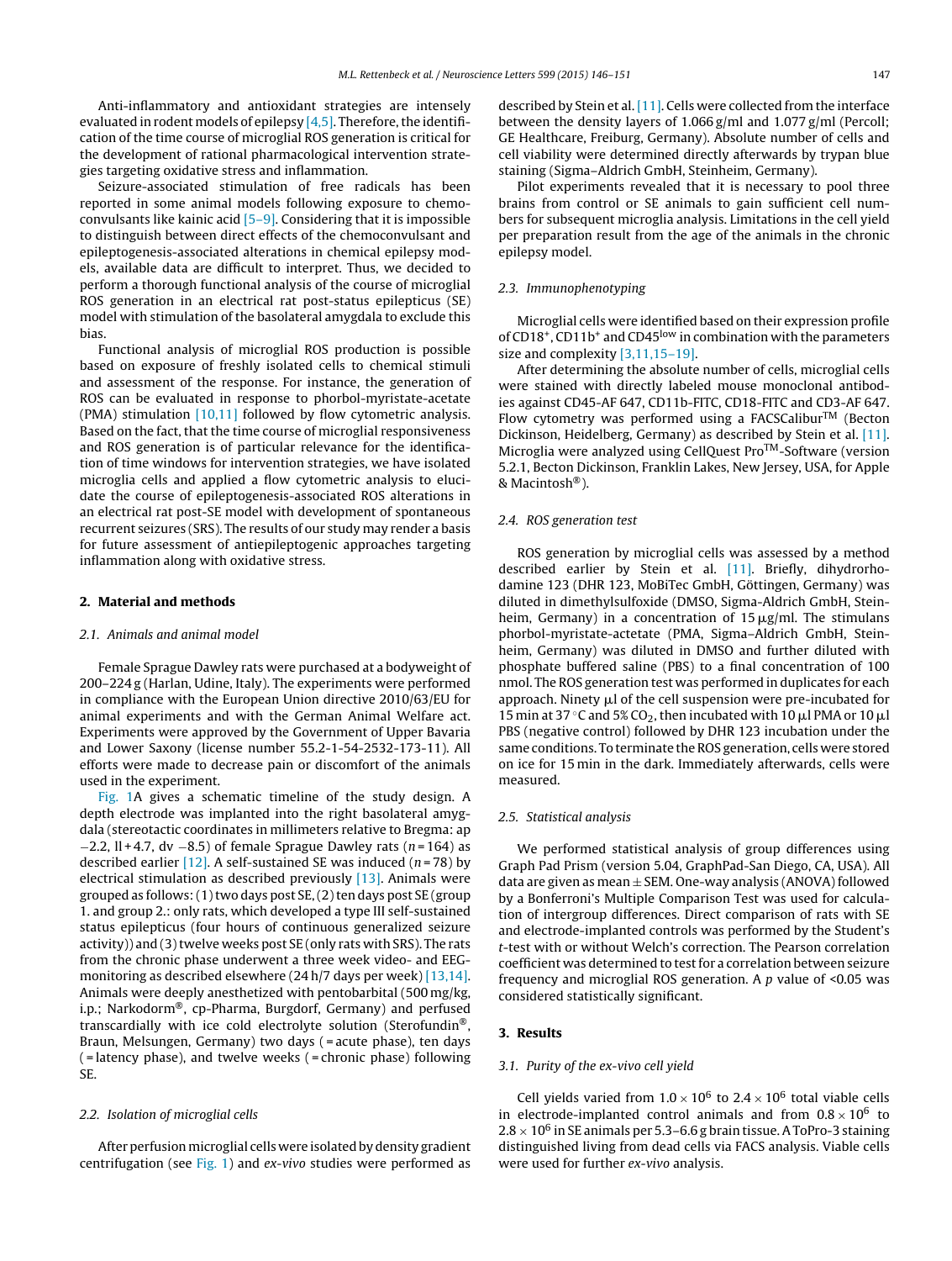<span id="page-2-0"></span>

**Fig. 1.** Experimental design (A) and procedure of ex-vivo analysis (B).

Microglial cells were depicted in a dot plot representing co-expression of CD11b and CD45<sup>low</sup>. These cells were used for further ex-vivo examination.

Cells co-expressing CD11b and CD45<sup>low</sup> were considered microglia cells (Fig. 1B). These cells were gated and displayed in a dot plot for size and complexity, in which they formed a homogenous cell cluster. Only cells within this gate were used for further analysis.

The purity of isolated microglia cells was controlled based on the CD11b and CD18 expression profile (Suppl. Table 1). The percentage of CD18+ cells ranged from 72% to 92% in electrode-implanted control animals and from 30% to 94% in SE animals (Suppl. Table 1). CD3 was used to determine a contamination with T-lymphocytes. A low T-cell contamination of less than 2% was evident.

### 3.2. Two days post SE isolated cells generated ROS upon stimulation

The analysis of ROS generation upon stimulation with PMA was performed considering different cell populations from electrodeimplanted controls and SE animals [\(Fig. 2\)](#page-3-0). Respective cell populations were selected based on clustering of cells in the parameters size and complexity. In electrode-implanted controls, a smalland a medium-sized cell cluster were evident in samples obtained from all three time points ([Fig. 2A–](#page-3-0)C). Basal ROS levels of the smallsized cell clusters proved to be elevated in SE animals two and ten days following the epileptic insult (two days  $p_{\text{PBS}} = 0.03$  and ten days  $p_{\text{PRS}} = 0.02$ , [Table 1\).](#page-3-0)

In control animals, the small- and medium-sized cell clusters differed in their basal levels of ROS generation with a higher level in the medium-sized cell clusters compared to the small-sized cell clusters (two days  $p_{\text{PBS}}$  < 0.05, ten days  $p_{\text{PBS}}$  < 0.05, 12 weeks  $p_{\text{PBS}}$  < 0.05, [Table 1\).](#page-3-0) In line with these findings, the response to PMA in the medium-sized cell clusters exceeded that in the small-sized cell clusters (two days  $p_{\text{PMA}}$  < 0.05, ten days  $p_{\text{PMA}}$  < 0.05, twelve weeks  $p_{\text{PMA}}$  < 0.05, [Table 1\).](#page-3-0) No increase was observed in response to PMA stimulation in electrode implanted controls (two days  $p_{small} = 1.0$ ,  $p_{medium} = 0.08$ , [Fig. 2G](#page-3-0) and [Table 1; t](#page-3-0)en days  $p_{small} = 0.4$ ,  $p_{\text{medium}} = 0.6$ ; twelve weeks  $p_{\text{small}} = 0.8$ ,  $p_{\text{medium}} = 0.2$ , [Table 1\).](#page-3-0)

Two days post SE three cell clusters (small-, medium- and largesized) were identified ([Fig. 2D](#page-3-0)). The large-sized cell clusters were characterized by a higher complexity as compared to the smaller cell clusters. These three cell clusters also exhibited different basal levels of ROS generation with the highest basal level evident in the large-sized cell cluster (two days  $p_{\text{PBS,small}}$  vs medium < 0.05,  $p_{\text{PBS. medium } vs \text{ large}}$  < 0.05, [Table 1\).](#page-3-0) The mean ROS generation intensity from PBS-treated cells ranged from 5.7 to 21.0 in the small-, from 29.0 to 58.6 in the medium-sized, and from 62.5 to 122.0 in the large-sized cell population. The mean ROS generation intensity from PMA treated cells in the large-sized cell clusters ranged from 72.0 to 314.0. Neither the small- nor the medium-sized cell clusters exhibited any relevant response to PMA stimulation ( $p = 0.4$  and  $p = 0.4$ , respectively, [Fig. 2H](#page-3-0) and [Table 1\).](#page-3-0) In apparent contrast, ROS generation increased in a significant manner upon PMA exposure in the large-sized cell population ( $p = 0.0495$ , [Fig. 2H](#page-3-0) and [Table 1\).](#page-3-0)

Ten days and twelve weeks post SE, cell clustering according to size and complexity proved to be comparable with that in electrode-implanted controls [\(Fig. 2](#page-3-0) E and F). Ten days post SE the mean ROS generation intensity of PBS-treated cells ranged from 6.1 to 12.7 in the small- and from 42.0 to 90.5 in the medium-sized cell clusters. Twelve weeks post SE the mean ROS generation intensity of PBS-treated cells ranged from 6.7 to 10.9 in the small- and from 43.4 to 59.5 in the medium-sized cell clusters.

Neither the small- nor the medium-sized cell populations increased ROS generation upon PMA stimulation at these time points (ten days post SE  $p_{small} = 0.3$ ,  $p_{medium} = 0.2$ ; twelve weeks post SE  $p_{small} = 0.8$ ,  $p_{medium} = 0.06$ , [Table 1\).](#page-3-0) However, ten days following SE the small-sized cell clusters in SE animals showed an increased intensity of ROS generation compared to control animals  $(p_{\text{PBS}} = 0.02, p_{\text{PMA}} = 0.01;$  [Table 1\).](#page-3-0)

There was no correlation between the seizure frequency (range 1–109 during the three weeks of video-/EEG-monitoring) and the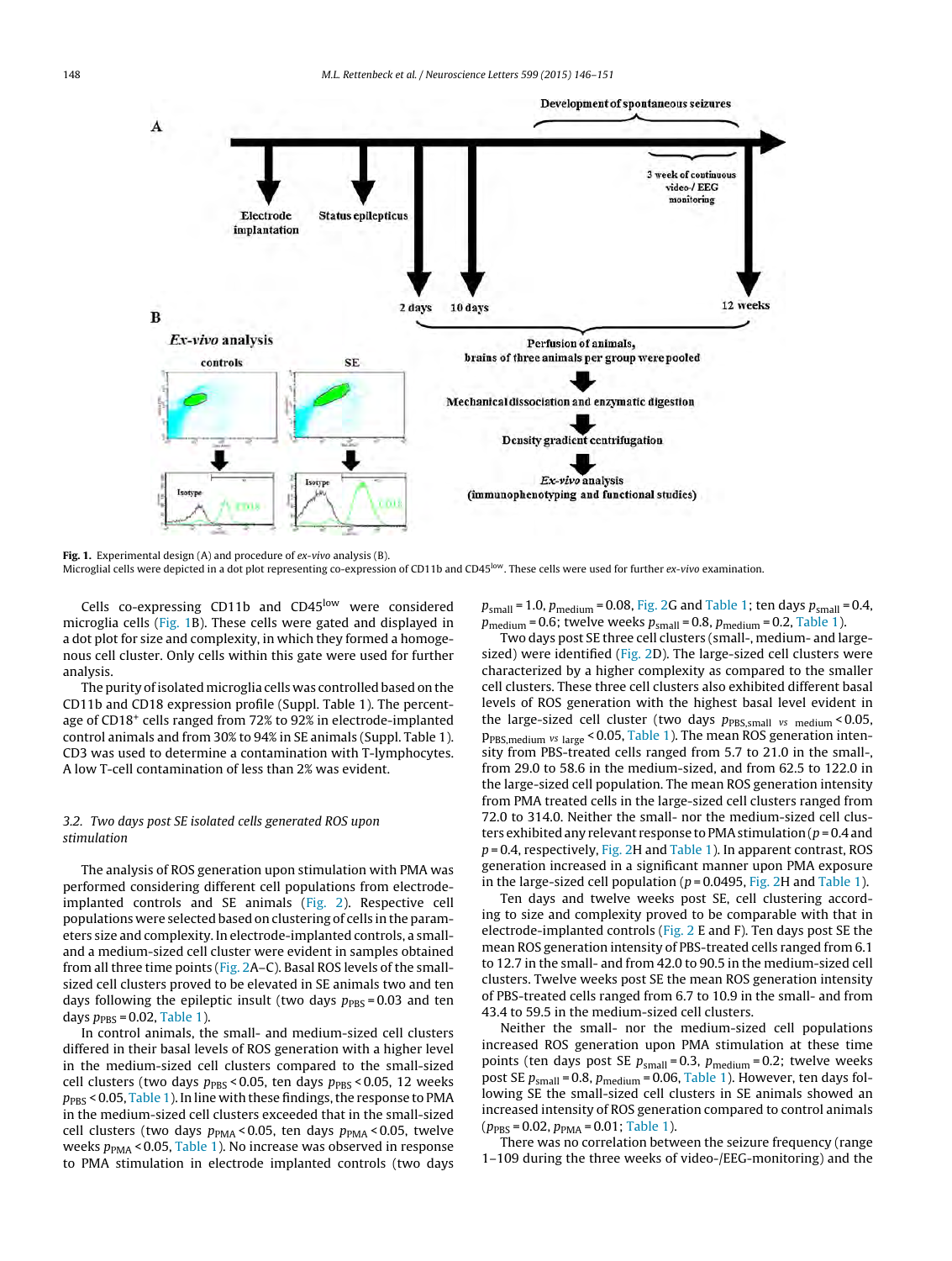#### <span id="page-3-0"></span>**Table 1** ROS generation intensity of the different cell clusters.

|                                          | Reactive oxygen species – mean fluorescence intensity (geo mean) |                                                                            |                        |                                                  |                          |            |                                                                           |                                       |                          |             |                        |                                                    |
|------------------------------------------|------------------------------------------------------------------|----------------------------------------------------------------------------|------------------------|--------------------------------------------------|--------------------------|------------|---------------------------------------------------------------------------|---------------------------------------|--------------------------|-------------|------------------------|----------------------------------------------------|
|                                          | 2 Days post SE                                                   |                                                                            |                        |                                                  | 10 Days post SE          |            |                                                                           |                                       | 12 Weeks post SE         |             |                        |                                                    |
|                                          | Control $\bar{x}$ + SEM                                          |                                                                            | SE $\bar{x} \pm$ SEM   |                                                  | Controls $\bar{x}$ + SEM |            | $SE\overline{x} + SEM$                                                    |                                       | Controls $\bar{x}$ + SEM |             | $SE\overline{x} + SEM$ |                                                    |
|                                          | <b>PBS</b>                                                       | <b>PMA</b>                                                                 | <b>PBS</b>             | <b>PMA</b>                                       | <b>PBS</b>               | <b>PMA</b> | <b>PBS</b>                                                                | <b>PMA</b>                            | <b>PBS</b>               | <b>PMA</b>  | <b>PBS</b>             | <b>PMA</b>                                         |
| Small-sized cell $6.6 + 0.3a$<br>cluster |                                                                  | $6.6 + 0.2a$                                                               | $109 + 16h$ $167 + 59$ |                                                  | $7.1 + 0.3a$             | $68 + 02a$ | $9.6 \pm 0.8$ <sup>a,g,h</sup> $8.6 \pm 0.5$ <sup>a,g</sup> $9.3 \pm 1.0$ |                                       |                          | $9.0 + 0.6$ | $8.5 + 0.4$            | $8.7 + 0.2$                                        |
| Medium-sized<br>cell cluster             |                                                                  | $43.6 + 1.7^{\circ}$ $48.5 + 2.0^{\circ}$ $42.7 + 3.4^{\circ}$ 55.9 + 14.3 |                        |                                                  |                          |            | $45.7 + 2.4^{\circ}$ 48.0 + 3.0 <sup>d</sup> 56.0 + 4.9 <sup>c</sup>      | $48.9 + 3.1d$ 49.2 + 2.8 <sup>c</sup> |                          |             |                        | $54.6 + 2.5^d$ 49.0 + 1.7° 53.3 + 1.3 <sup>d</sup> |
| Large-sized cell<br>cluster              |                                                                  |                                                                            |                        | $90.3 + 6.1^{\circ}$ 153.2 + 27.1 <sup>b,f</sup> |                          |            |                                                                           |                                       |                          |             |                        |                                                    |

SE = Status epilepticus; PBS = phosphate buffered saline; PMA = phorbol-myristate-acetate;  $\bar{x}$  ± SEM = mean ± standard error of the mean; means are calculated from 5 repetitive experiments, ROS generation tests were performed in duplicates for each approach;

<sup>a</sup> Mean calculated from 4 repetitive experiments;

**b** Significant difference between PBS and PMA treated cells in the large-sized cell cluster;

 $\frac{c}{d}$  Significant difference between small- and medium-sized cell clusters (PBS);

Significant difference between small- and medium-sized cell clusters (PMA);

Significant difference between medium- and large-sized cell clusters (PBS);

Significant difference between medium- and large-sized cell clusters (PMA);

Ten days post SE the small-sized cell cluster in SE animals showed an increased intensity of ROS generation compared to control animals (PBS and PMA);

h Significant difference between PBS treated cells in control and SE animals.

respective ROS generation intensities in the chronic phase (Pearson  $r = 0.035$ ,  $p = 0.569$ ; Suppl. Table 2).

In summary, our results point toward excessive generation of microglial ROS generation at two days post SE, and only marginally

increased ROS generation at ten days post SE. At twelve weeks post SE ROS generation returned to control levels.



**Fig. 2.** Time course of ROS generating cell populations in electrode-implanted controls (A**–**C) and in SE animals (D–F).

Two days, ten days and twelve weeks post SE (A–F) a small- and a medium-sized ROS generating cell population were identified. (D) Two days post SE an additional large-sized ROS generating cell population was identified. Quantitative analysis of ROS generation: (G) No increase of ROS generation upon PMA stimulation. (H) The large-sized cell population produced ROS upon stimulation.

PBS = phosphate buffered saline; PMA = phorbol-myristate-acetate; S = small-sized cell population, M = medium-sized cell population, L = large-sized cell population. All data are given as mean ± SEM; p < 0.05; (\*) significant difference upon PBS (negative control) and PMA stimulation.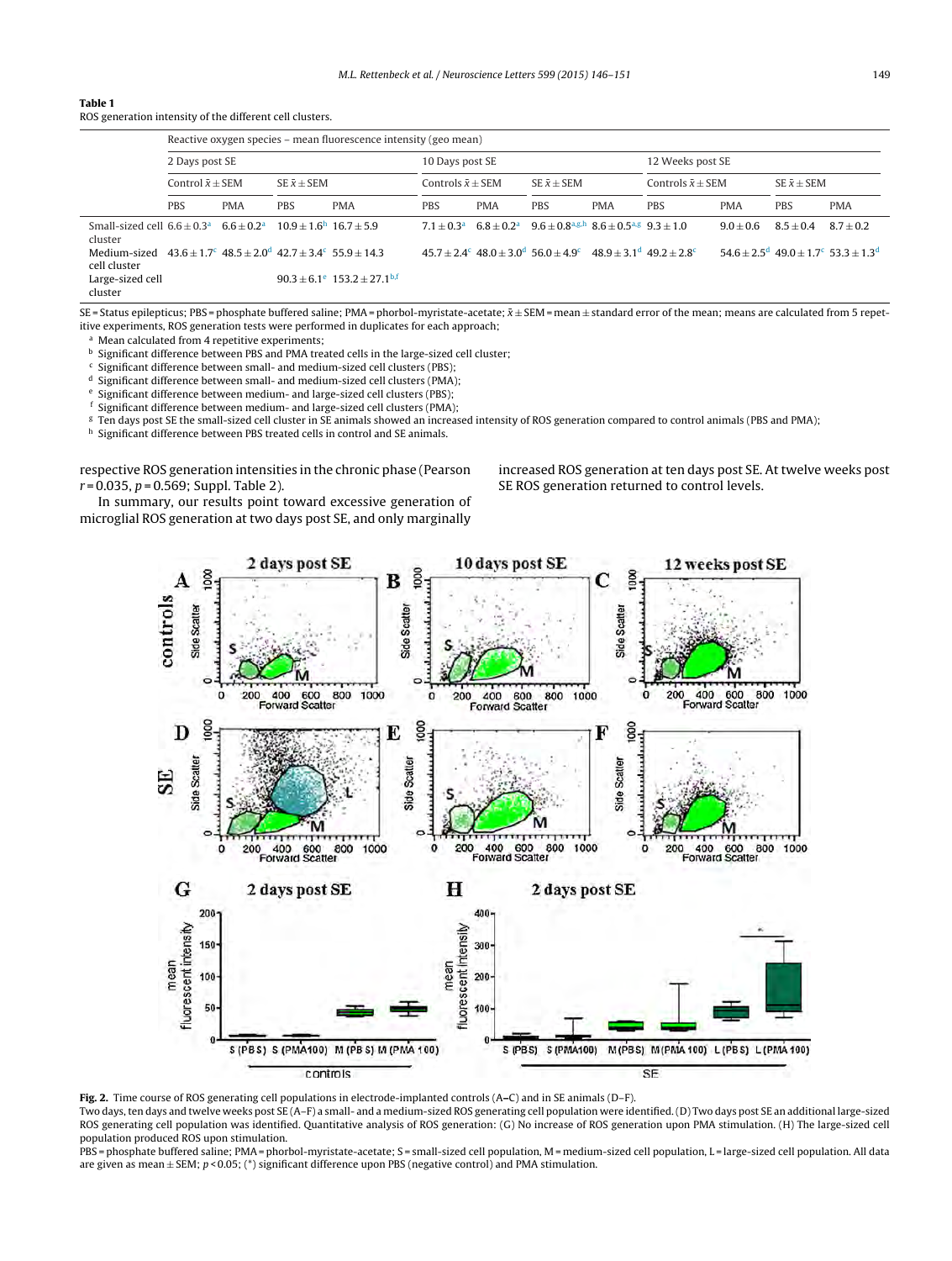#### <span id="page-4-0"></span>**4. Discussion**

Oxidative stress has been described as a factor that does not only occur acutely as a result of a precipitating injury but also during epileptogenesis and in the chronic epileptic brain [1,5,8,20–22]. Therefore, we evaluated the alterations of microglial ROS generation in the course of epileptogenesis in an electrical post-SE model avoiding a putative chemoconvulsant-associated bias.

We determined basal microglial ROS generation and upon cell stimulation with PMA. PMA is a strong stimulator of ROS production, which has been repeatedly used in experiments assessing ROS generation activities of microglia cells [\[10,11,23\]. B](#page-5-0)asal ROS levels proved to be elevated in SE animals two and ten days following the epileptic insult and a pronounced ROS generation was evident following PMA exposure of one cell population isolated from animals two days following SE. In the chronic phase ROS levels returned to control levels. The early finding is in line with the study of Sleven et al. [\[24\], w](#page-5-0)ho found reduced glutathione levels in an electricallyinduced limbic SE model up to 44 h after SE and suggested that reduction of oxidative stress following the insult might help to prevent pathological consequences of SE. However, the question about the long-term course during epileptogenesis remained to be further addressed.

A similar time course of ROS generation was evident in the kainic acid model of epilepsy  $[9,25]$ . In contrast, a pilocarpine-induced SE resulted in an early ROS peak followed by a sustained increase of ROS levels during the latency and chronic period [\[25\].](#page-5-0) When comparing the findings from different studies, the incidence of SRS development for the respective epilepsy model needs to be considered. While in the kainic acid model <50% of the treated animals might develop SRS, the pilocarpine model reliably results in SRS in almost all rats [\[26\]. U](#page-5-0)nfortunately, Dal-Pizzol et al. [\[25\]](#page-5-0) did not monitor if experimental animals developed SRS. Therefore, it cannot be excluded that animals without SRS are included in their analysis. In our hands, all animals representing the chronic epileptic phase exhibited SRS in the course of the experiment. However, a rather low to moderate seizure frequency is typical for the electrical post-SE model. Our findings suggest that the low seizure density does not trigger a sustained increase in ROS generation in the chronic phase.We cannot exclude that in a model with high SRS frequency ROS generation is increased.Moreover, the techniquemight be appropriate for the assessment of microglial ROS generations during the early phase and the latency phase of epileptogenesis, but might lack sensitivity to determine more subtle chronic activation patterns in the phase with SRS.

Depending on the cellular localization ROS have physiological as well as pathological roles in the brain  $[1,27]$ . Here, we analyzed microglial ROS production and demonstrated an early peak of ROS following the initial brain insult. Microglia cells are strongly activated in this phase related to pronounced neuronal death and release of danger-associated molecular pattern molecules such as HMGB1 [2,28]. Thus, the transient increase in microglia responsiveness and ROS generation might reflect the time course of neuronal damage, which has been repeatedly described in the hippocampus and other regions of the temporal lobe in the early phase following electrically induced SE. Neuronal death associated with the effects of oxidative damage may lead to the progressive nature of epileptogenesis and the long-term pathological effects [\[29\]. T](#page-5-0)his seems to be reasonable not only for mature but also for immature animals and might be linked to an inhibition of the mitochondrial complex I [\[30\].](#page-5-0)

It is well known that macrophages are larger than microglia cells and generate higher levels of ROS [\[11\]. M](#page-5-0)oreover, microglia cells display a morphological polymorphism [3,31,32]. The different cell sizes and phenotypes of microglia cells are reflected by different cell clusters referring to size and complexity of the cells in the FACS analysis. Here, we observed different cell clusters, which might reflect either different cell types or different phenotypes of microglia cells. These cell clusters were therefore analyzed separately. In this context, it needs to be critically considered that peripheral immune cells might have crossed the blood-brainbarrier due to epilepsy-associated alterations compromising the barrier function [3,33–35]. This might have marginally affected the outcome of ROS generation in the performed analysis.

A limitation of our study might be that we had to pool three whole brains per experiment to gain sufficient cell yields. The dilution effect might have contributed to the lack of alterations in the chronic phase.

In conclusion, we were able to demonstrate that microglial ROS generation in the time course of epileptogenesis reaches a peak after the initial insult, is only marginally increased in the latency phase and returns to control levels during the chronic epileptic phase in the electrical rat post-SE model.

The time course of microglial ROS generation suggests that the application of combined anti-inflammatory and radical scavenging approaches might only be beneficial, when applied during a short critical time window after an epileptogenic brain insult.

#### **Conflict of interest**

All authors disclose any actual or potential conflict of interest including any financial, personal or other relationships with other people or organizations within three years of beginning the submitted work that could inappropriately influence, or be perceived to influence, their work.

### **Acknowledgements**

Olga Cabezas, Marion Fisch, Sieglinde Fischlein, Julia Gedon, Barbara Kohler, Regina Rentsch, Claudia Siegl, Sabine Vican, and Angela Vicidomini are acknowledged for their excellent technical assistance. In addition, we thank Wolfgang Löscher, Claudia Brandt, and the Department of Pharmacology, Toxicology and Pharmacy, University of Veterinary Medicine, Hannover, Germany for support and accommodation of the animals. The authors are grateful for support by a grant from the Deutsche Forschungsgemeinschaft (FOR1103, PO-681/5-2).

#### **Appendix A. Supplementary data**

Supplementary data associated with this article can be found, in the online version, at [http://dx.doi.org/10.1016/j.neulet.2015.05.](http://dx.doi.org/10.1016/j.neulet.2015.05.041) [041](http://dx.doi.org/10.1016/j.neulet.2015.05.041)

#### **References**

- [1] S. Waldbaum, M. Patel, Mitochondrial dysfunction and oxidative stress: a contributing link to acquired epilepsy, J. Bioenerg. Biomembr. 42 (6) (2010) 449–455.
- [2] A. Vezzani, A.R.J. Friedman Dingledine, The role of inflammation in epileptogenesis, Neuropharmacology 69 (2013) 16–24.
- [3] H. Kettenmann, et al., Physiology of microglia, Physiol. Rev. 91 (2) (2011) 461–553.
- [4] W. Löscher, C. Brandt, Prevention or modification of epileptogenesis after brain insults: experimental approaches and translational research, Pharmacol. Rev. 62 (4) (2010) 668–700.
- [5] S. Waldbaum, M. Patel, Mitochondria, oxidative stress, and temporal lobe epilepsy, Epilepsy Res. 88 (1) (2010) 23–45.
- [6] M. Atanasova, et al., Strain-dependent effects of long-term treatment with melatonin on kainic acid-induced status epilepticus, oxidative stress and the expression of heat shock proteins, Pharmacol. Biochem. Behav. 111 (2013) 44–50.
- [7] L.P. Liang, Y.S.M. Ho Patel, Mitochondrial superoxide production in kainate-induced hippocampal damage, Neuroscience 101 (3) (2000) 563–570.
- [8] L.P. Liang, M. Patel, Seizure-induced changes in mitochondrial redox status, Free Radic. Biol. Med. 40 (2) (2006) 316–322.